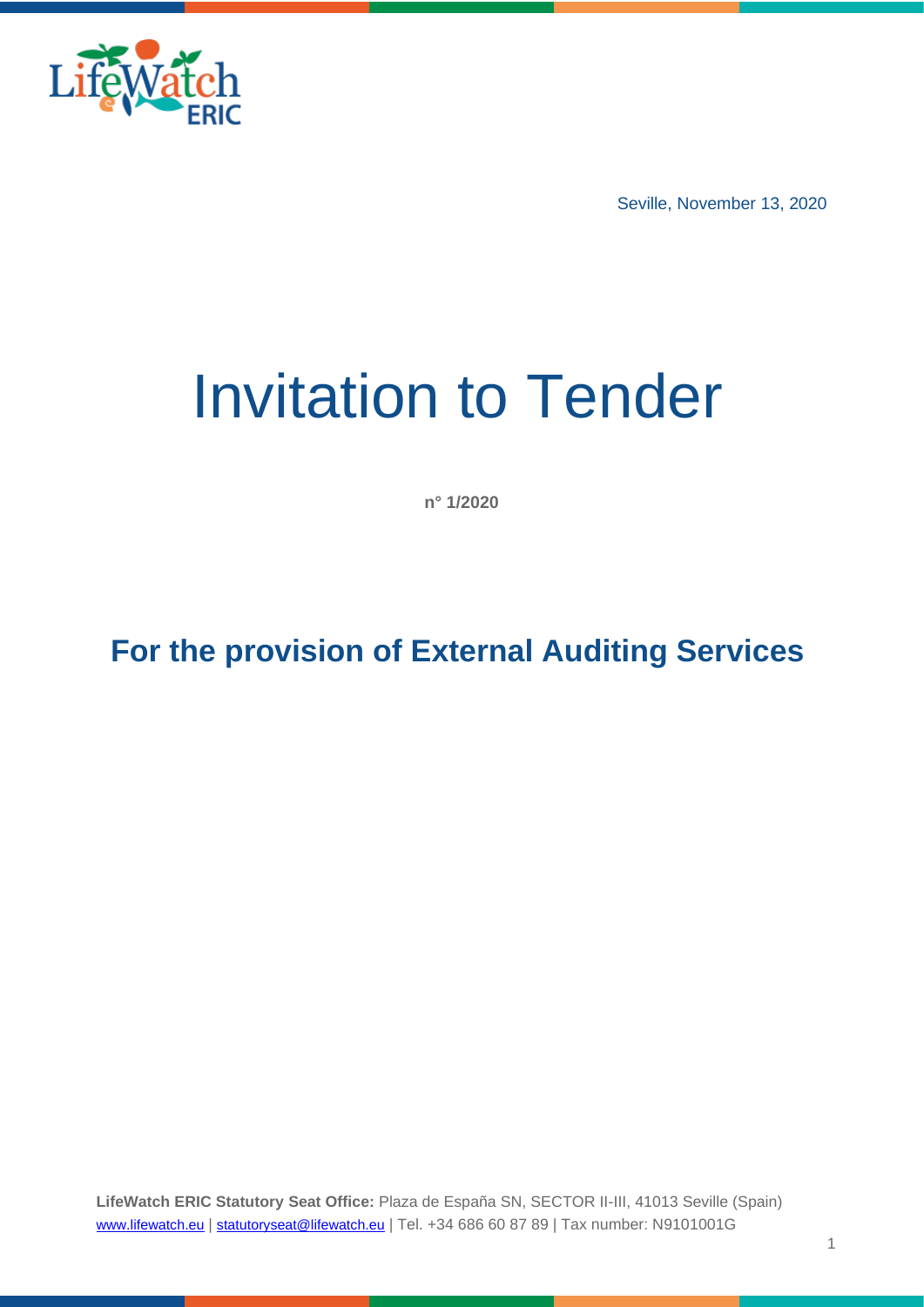

# **1 About LifeWatch ERIC**

**LifeWatch** is a European Research Infrastructure Consortium (ERIC) providing e-Science research facilities to scientists seeking to increase our knowledge and deepen our understanding of Biodiversity organisation and Ecosystem functions and services in order to support civil society in addressing key planetary challenges. It was founded by seven European Member States: Belgium, Greece, Italy, The Netherlands, Portugal, Slovenia, Spain.

As an e-Infrastructure and structuring tool for the European Research Area, LifeWatch ERIC represents a significant step forward, empowering users and stakeholders as they seek to address societal challenges linked to climate change and resource efficiency, food security and agriculture, sustainable development and energy supply, security and health.

LifeWatch ERIC seeks to understand the complex interactions between species and the environment, taking advantage of High-Performance, Grid and Big Data computing systems, and the development of advanced modelling tools to implement management measures aimed at preserving life on Earth.

LifeWatch ERIC's mission is to be a "first class" worldwide provider of content and services for the Biodiversity research community by:

- Offering new opportunities for large-scale scientific development;
- Enabling accelerated data capture with innovative new technologies;
- Supporting knowledge-based decision-making for biodiversity and ecosystem management;
- Providing training, dissemination and awareness programmes.

LifeWatch ERIC was established by European Commission [Implementing Decision \(EU\)](https://www.lifewatch.eu/web/guest/documents/10181/1296250/implementing_decision_499_2017_EN.pdf/e32a6315-3c46-4fcf-83eb-8174647cea60)  [2017/499](https://www.lifewatch.eu/web/guest/documents/10181/1296250/implementing_decision_499_2017_EN.pdf/e32a6315-3c46-4fcf-83eb-8174647cea60) of 17 March 2017.

## **2 Requirements**

## **2.1 Background**

LifeWatch ERIC is planning to appoint a specialised external service provider for the provision of auditing services.

According to art. 13 of Council Regulation (EC) No 723/2009 of 25 June 2009, LifeWatch ERIC shall be subject to the requirements of the law of the Country where it has its statutory seat (i.e., Spain) as regards preparation, filing, auditing and publication of accounts. An auditor's assessment of the correctness of the organisation accounts will be an invaluable source of support for the ERIC members and supervisory bodies, helping them fulfil their monitoring function.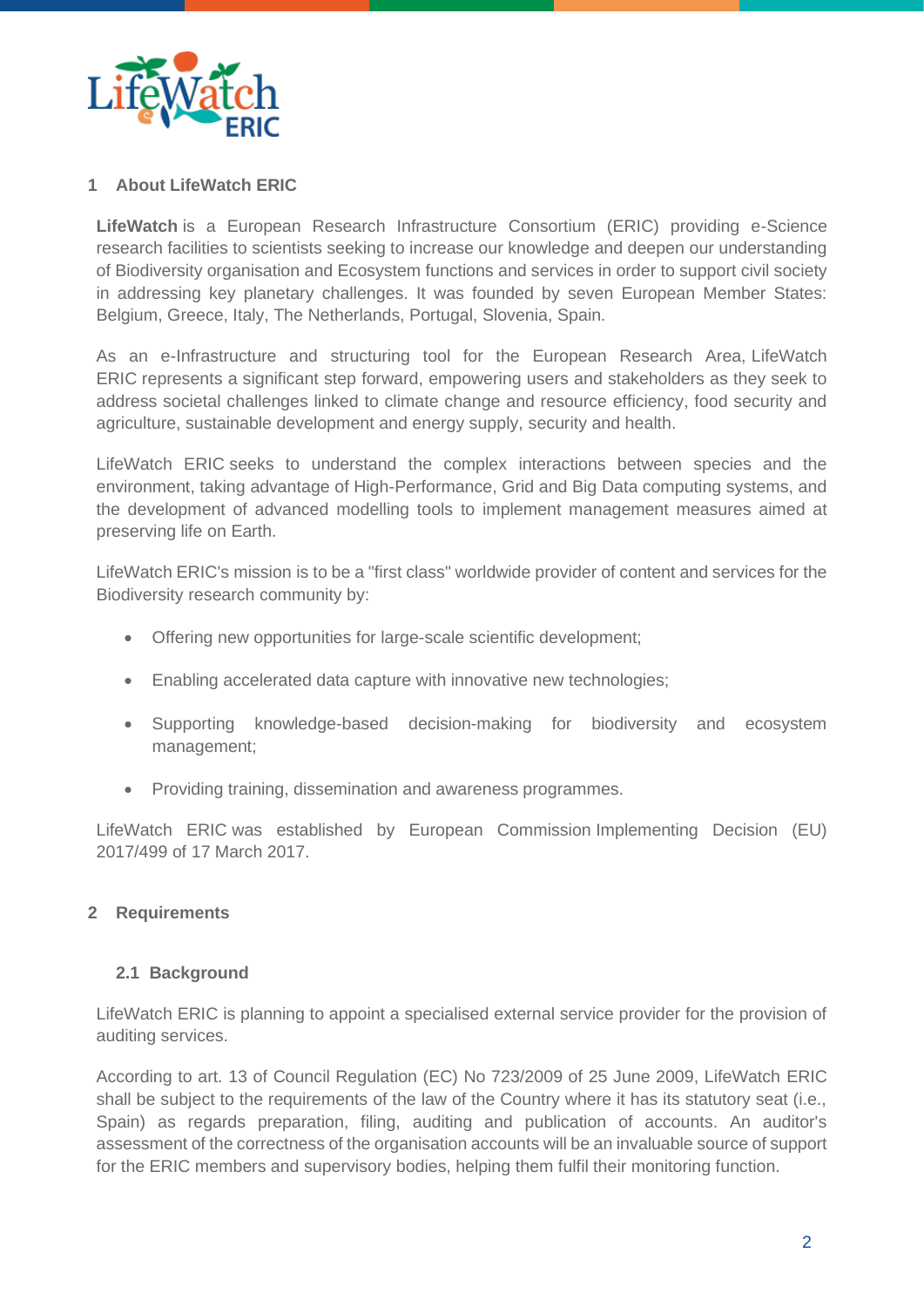

The purpose of the present tender is to select a qualified company specialised in auditing services to perform economic and financial audit for the LifeWatch ERIC accounts and annual financial statements for the financial year 2020.

The auditing will include the balance sheet of the assets and liabilities and profit and loss account and accompanying disclosures and notes, in order to gain assurance on the effective functioning of the management and control systems, and to give an evaluation of the appropriateness of accounting policies used and of the reasonableness of accounting estimates, made by the management.

The audit activity will entail an investigation on the accounting records, the internal control policies and accounts, to make sure they are in line with the accounting standards. The scope of the contract excludes the auditing of in-kind contributions from member states.

The result of this examination will be the "Audited Financial Statements 2020" expressed by the independent Auditor, representing the opinion of the Auditor on the fairness appropriateness correctness accuracy of the annual Statements of accounts and related disclosures.

LifeWatch ERIC, regarding the Financial Statements, adopts an accrual-based accounting system in accordance with IPSAS, integrated in order to be consistent with the legal structure, activities and scopes of LifeWatch ERIC.

For 2020 the total turnover, excluding in-kind contributions, is foreseen to be EUR 2,500,000

These figures are merely indicatives for the purposes of this tender and cannot be considering binding upon LifeWatch ERIC.

# **2.2 Duration and maximum budget of the contract**

The duration of the contract will regard the financial year 2020. The assignment is envisaged to continue until the approval by the General Assembly of the 2020 Financial Statements, by 30/06/2021.

The maximum budge for this contract is EUR 9,750 (nine thousand seven hundred and fifty) over the period.

It will comprise the remuneration and all expenses to be paid to the Auditor in return for services rendered in accordance with the contract. No price revisions to the contract shall be allowed, except for considerable increases in audit activities required, which will need to be agreed between the Parties separately.

The price offered shall be quoted in Euro exclusive of VAT but including all other remuneration and fees as well as all costs and working hours for meetings, work travel, fees, general and any indirect cost and administrative overheads.

# **2.3 Standards**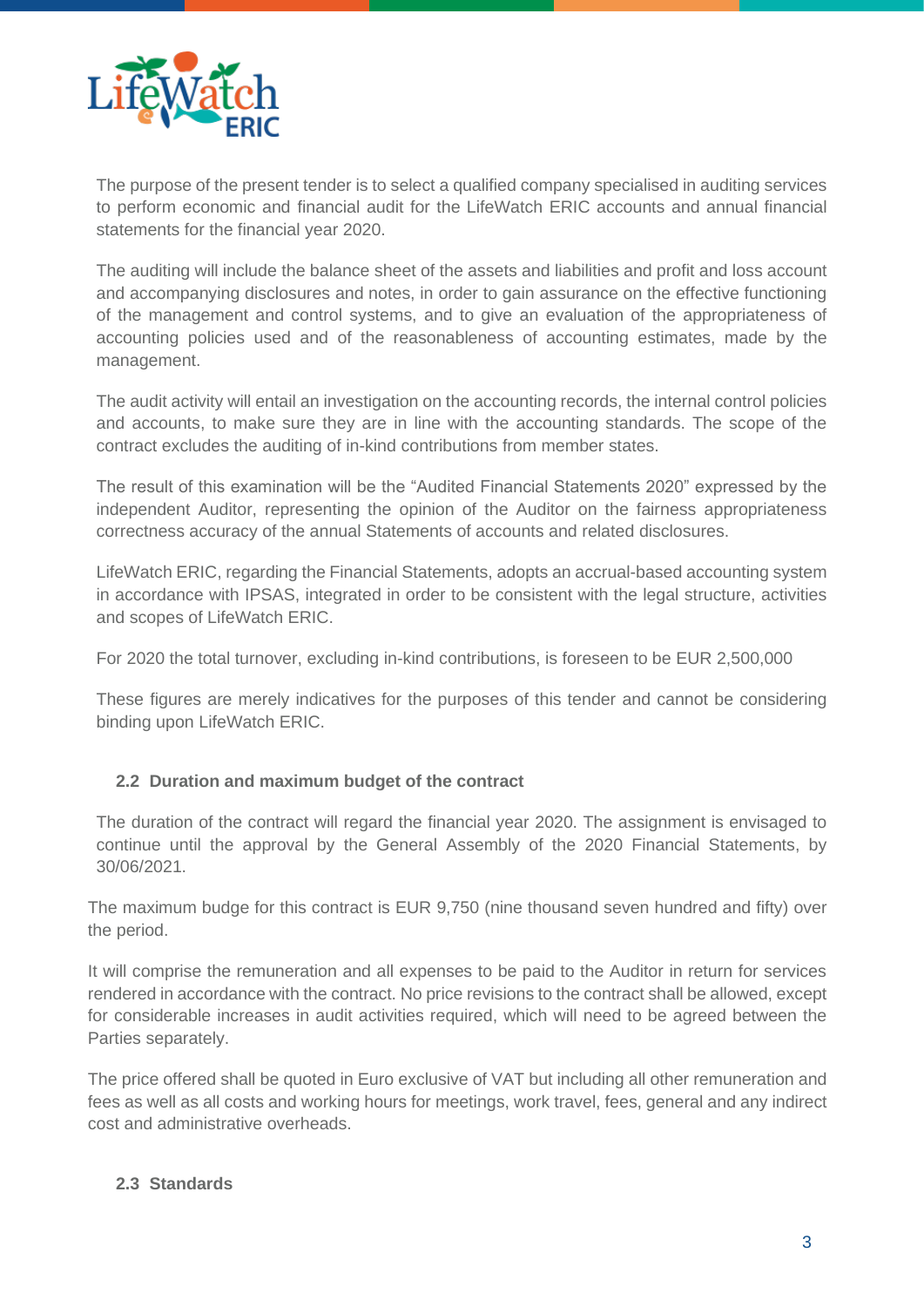

The Auditor undertakes to comply with generally and internationally accepted standards for auditing - International Standard Auditing (ISA) and in particular with ISA Spain.

# **2.4 Compliance with applicable law**

The tender, at the time of submitting the offer and during the performance of the contract, if awarded, must comply with applicable environmental, social and labour law obligations established by EU and Spanish legislation, collective agreements or the international environmental, social security and labour conventions.

# **2.5 Subcontracting**

The Auditor shall not subcontract any portion of the activities or contract.

# **3 Tender evaluation**

The evaluation is based solely on the information provided in the submitted tender. The tenders will be assessed in the order indicated below. Only tenders meeting the requirements of Step 1 will pass on to the next step.

# **3.1 Step 1: Verification of non-exclusion grounds and general suitability**

All tenderers shall provide a Self-Declaration (see **Annex 1**), duly signed and dated by the natural person himself/herself or, in case of a company, by an authorised representative.

The successful tenderer will be asked to provide the documents mentioned as supporting evidence in the Self-Declaration before signature of the contract.

## Minimum requirements for Step 1:

- Registration with the Register of Legal Auditors at The Ministry of Economic Affairs and Digital Transformation, pursuant to art. 9, of the Law 22/2015 on Audit of Accounts of 20 July 2015 (questions  $1.1(h)-(i)$  Annex  $1$ );
- Meeting the exclusion criteria by answering 'no' to the questions set out in Part 2 of Annex 1;
- Meeting the minimum statement of turnover in respect of the services to which the contract relates for the previous two financial years of at least EUR 30,000.00 (thirty-thousand) per year (question 4.1 Annex 1);
- Meeting the minimum level of professional risk indemnity insurance, which is at least EUR 1 million (question 6.1 Annex 1).

## **3.2 Step 2: Award criteria**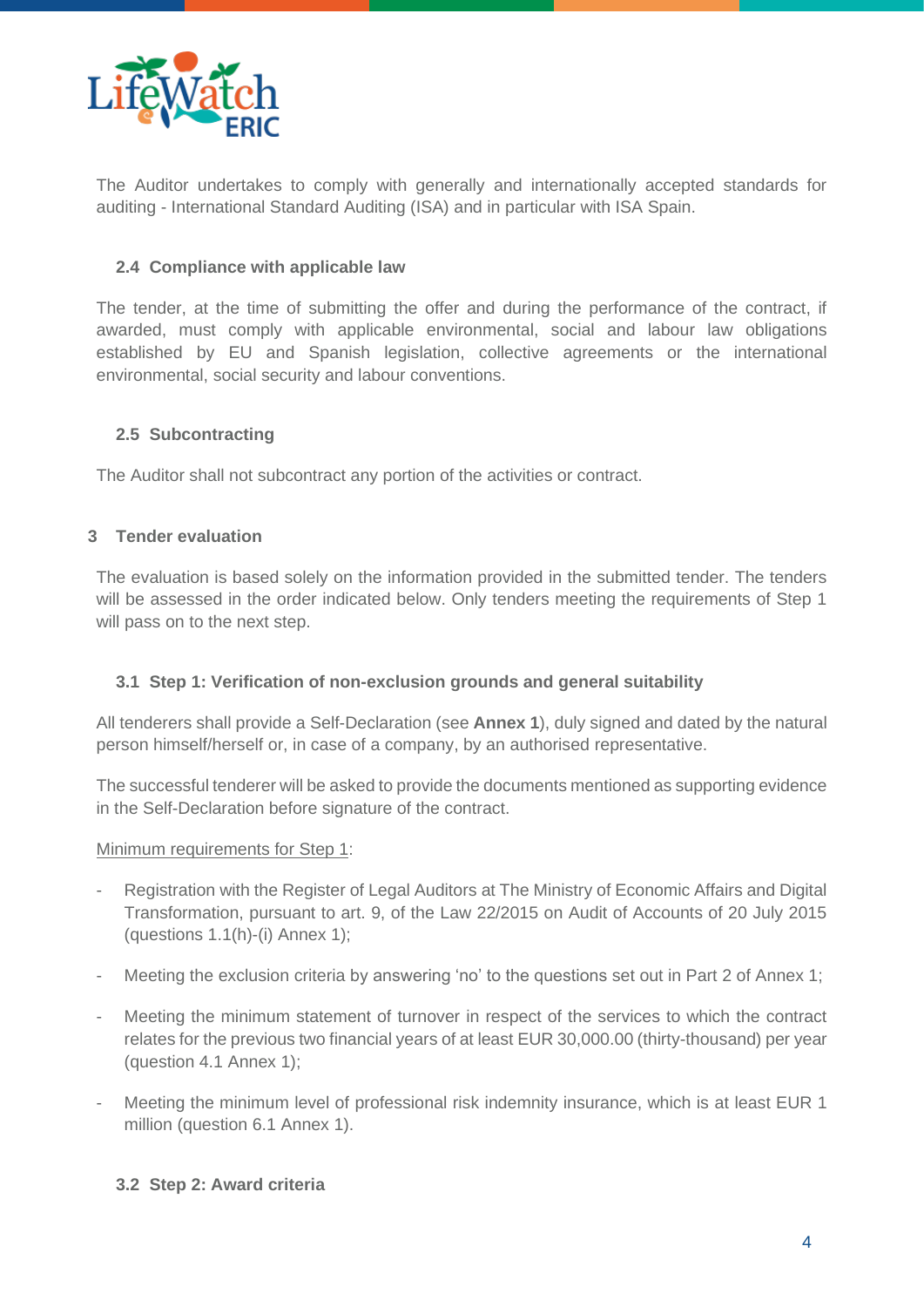

.

# **3.2.1Quality criteria**

The quality of the tender will be evaluated with maximum 80 points. Tenders must score minimum 60% of quality criteria score (i.e, 48 points). Tenders that do not reach the minimum quality thresholds will be rejected and will not be ranked.

| <b>Award Criteria</b>                         |                                                                                                                                         |                                                                                         |                                                                                                                                                                                                                                                                                         |                      |  |
|-----------------------------------------------|-----------------------------------------------------------------------------------------------------------------------------------------|-----------------------------------------------------------------------------------------|-----------------------------------------------------------------------------------------------------------------------------------------------------------------------------------------------------------------------------------------------------------------------------------------|----------------------|--|
|                                               | <b>Criteria</b>                                                                                                                         | Sub-<br>criterion                                                                       | <b>INFORMATION TO BE</b><br><b>PROVIDED</b>                                                                                                                                                                                                                                             | <b>Max</b><br>points |  |
| Quality<br>criteria<br>80<br>(max.<br>points) | Quality<br>1.<br>and<br>relevance of<br>the<br>proposed<br>methodology<br>and<br>work organization<br>for performing the<br>audit tasks | 1.1<br>Professional<br>quality of staff<br>proposed<br>to<br>perform<br>the<br>contract | Tenders must include in the proposal<br>the Curricula of two staff members<br>which will be involved in the contract.<br>The CVs should demonstrate the<br>quality of the proposed auditor(s).                                                                                          | 20                   |  |
|                                               |                                                                                                                                         | 1.2<br>Management,<br>and<br>coordination of<br>the contract                            | Tenderers should show how they will<br>distribute and coordinate the work,<br>and how they will arrange the<br>communication/coordination between<br>members of the audit team, between<br>the contractor and LifeWatch FRIC's<br>Executive Board.                                      | 20                   |  |
|                                               |                                                                                                                                         | 1.3<br>Methodology,<br>planning and<br>tools for the<br>audit tasks                     | A description should be provided of<br>the methodologies and tools that will<br>be used to undertake the different<br>audit tasks defined for the call.                                                                                                                                 | 20                   |  |
|                                               |                                                                                                                                         | 1.4<br>Understanding<br>of research<br>organisations                                    | The tender should demonstrate<br>experience conducting financial<br>audits in the domain of EU Research<br>and Innovation Programmes.<br>Knowledge of and experience with<br>European Research Infrastructure<br>Consortia (ERIC) is an advantage<br>and will result in higher scoring. | 20                   |  |

# **3.2.2 Price criteria**

| Price criteria | Price of the proposal | Max. 20 points |
|----------------|-----------------------|----------------|
|----------------|-----------------------|----------------|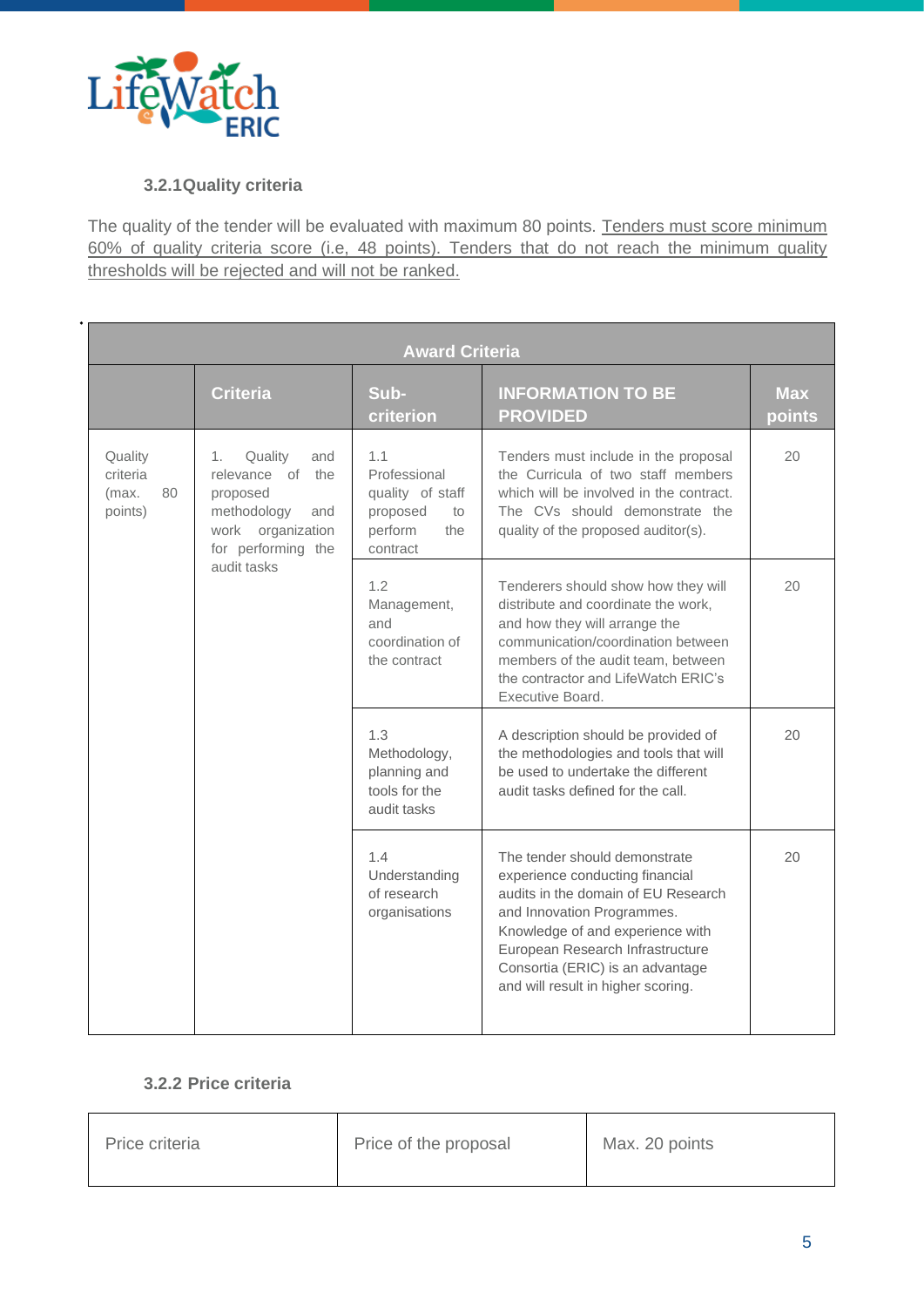

**After evaluation of the quality of the tender, the tenders are ranked using the formula below to determine the tender offering** *best-value-for-money.*

> **Score for tender X =** (cheapest price / price of your tender \* 20)  $\pm$ **(total quality score)**

#### 4 **Incomplete proposals**

Proposals may be rejected if the complete information called for is not given at the time of submission and before the deadline. Please note incomplete or evasive answers may be assessed negatively even if accepted.

## 5 **Deadline for receipt of tenders**

Tenderers should submit their tender via email to: **[statutoryseat@lifewatch.eu](mailto:statutoryseat@lifewatch.eu)**

Only submissions made in this way will be considered. Any additional documentation submitted outside of this, but not immediately apparent to the evaluator will be at risk of not being assessed.

# **Tenders should be submitted, electronically via email, to arrive at recipient mailbox no later than: December 4, 2020, 18:00 [CET]**

Any tender received after the deadline will not be considered unless, in the opinion of LifeWatch ERIC, taking into account relevant evidence, the failure to meet the deadline was due to circumstances beyond the control of the tenderer.

LifeWatch ERIC may, in its own absolute discretion, extend the deadline and in such circumstances, it will notify all tenderers of any change.

## **6 Clarifications about the content of this ITT**

Potential tenderers are advised to read all sections carefully before tendering. All requests for clarification and other communication from tenderers during the period of this procurement exercise should be directed to: **[statutoryseat@lifewatch.eu](mailto:statutoryseat@lifewatch.eu)**

Questions shall be submitted in English only and solely for the purpose of clarifying the procurement documents and procedure.

No requests for clarification will be accepted after 12:00 noon (CET) on **November 27, 2020**.

LifeWatch ERIC will endeavour to answer all reasonable clarification questions as quickly as possible but cannot guarantee a minimum response time.